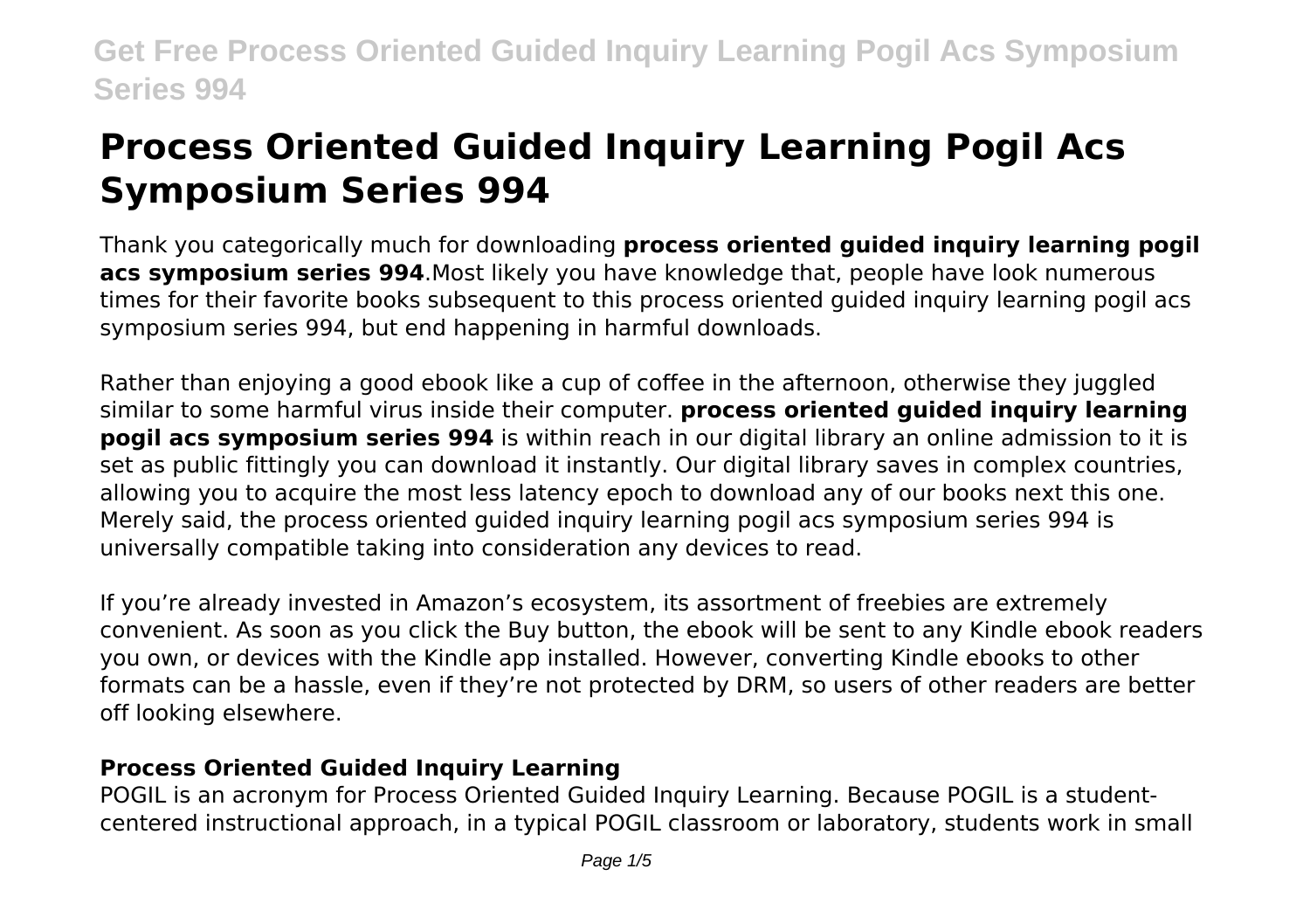teams with the instructor acting as a facilitator. The student teams use specially designed activities that generally follow a learning cycle paradigm. These activities are designed to have three key characteristics:

#### **POGIL | What is POGIL?**

Why Use Process-Oriented Guided Inquiry Learning? Teaching by telling does not work for most students, Students who are part of an interactive community are more likely to be successful Knowledge is personal; students enjoy themselves more and develop greater ownership over the material when they ...

#### **Process-Oriented Guided Inquiry Learning**

Process Oriented Guided Inquiry Learning POGIL ® (Process Oriented Guided Inquiry Learning) is a student-centered instructional approach in which students work in small teams with the instructor acting only as a facilitator.

### **POGIL**

What is Process-Oriented Guided Inquiry Learning Process Skills. Process skills are incorporated into classroom activities through the structure of the activity or... Guided Inquiry. POGIL classrooms utilize activities that follow the learning cycle. Questions begin with exploration of... POGIL vs. ...

### **What is Process-Oriented Guided Inquiry Learning**

Process Oriented Guided Inquiry Learning (POGIL) is a research-based, student-centered philosophy and science pedagogy in which students work in small groups to engage in guided inquiry using carefully designed materials that direct and guide students to build and rebuild their chemistry

### **Process Oriented Guided Inquiry Learning: An Effective ...**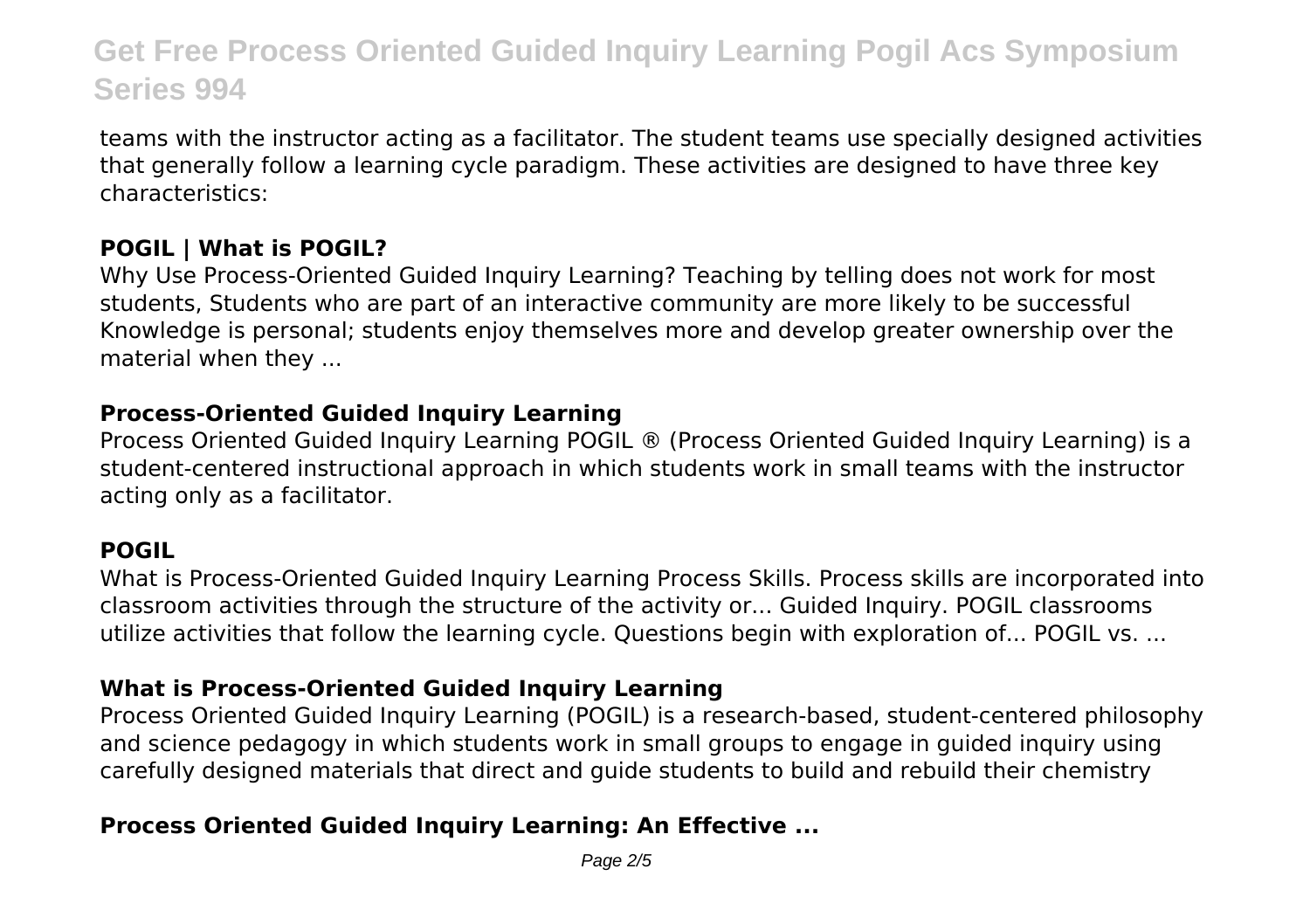Process Oriented Guided Inquiry Learning (POGIL) is a student-centered, group-learning instructional strategy and philosophy developed through research on how students learn best. POGIL was devised in 1994 to better teach general chemistry.

#### **POGIL - Wikipedia**

Process Oriented Guided Inquiry Learning (POGIL) is both a philosophy and a strategy for teaching and learning. It is a philosophy because it encompasses specific ideas about the nature of the learning process and the expected outcomes. It is a strategy because it provides a specific methodology and structure that

#### **Process Oriented - pcrest.com**

Welcome to cspogil.org. This site contains activities and other resources to support the use of Process Oriented Guided Inquiry Learning (POGIL) in Computer Science (CS) and related disciplines. Learn about the IntroCS POGIL Project for Introductory CS! We provide activities, training, mentoring, and POGIL workshops-on-request.

#### **CS-POGIL | Home**

Process-oriented guided inquiry learning (POGIL) is a teaching strategy that was initially developed in college chemistry and biology courses and is used successfully to engage students in the classroom and to promote learning.16-20The POGIL strategy begins with introducing students to a model, diagram, problem, or set of data and then requires them to work as a team to answer a series of questions leading to development of a concept or principle (guided inquiry).

### **Process-Oriented Guided Inquiry Learning Strategy Enhances ...**

Participants will experience a POGIL-based learning environment, analyze activities, understand how guided inquiry is structured in a POGIL classroom, and consider classroom facilitation and other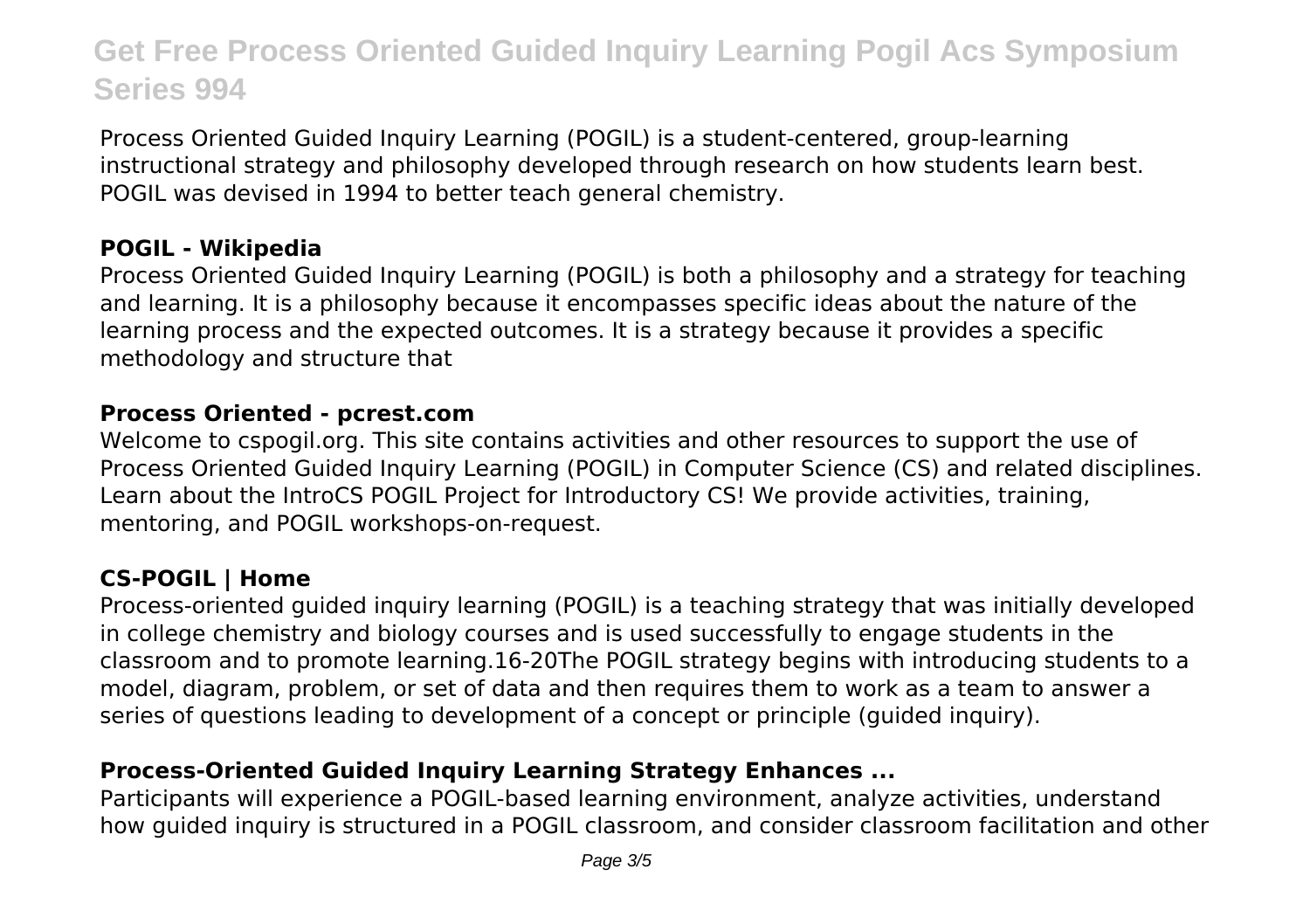issues related to the implementation of POGIL.

### **POGIL | Home**

Process-Oriented Guided Inquiry Learning (POGIL) is a technique used to teach in large lectures and tutorials. It invokes interaction, team building, learning and interest through highly structured group work. Currently, POGIL has only been implemented in traditional classroom settings where all participants are physically present.

#### **Towards Online Delivery of Process Oriented Guided Inquiry ...**

Process Oriented Guided Inquiry Learning (POGIL), with roots in chemistry but now widely used across range of disciplines, is one such pedagogy that provides opportunities for students to develop and improve specific process skills during science content learning [ 7 – 10 ].

#### **Process oriented guided inquiry learning (POGIL ...**

Process Oriented Guided Inquiry Learning (POGIL) is a pedagogy that is based on research on how people learn and has been shown to lead to better student outcomes in many contexts and in a variety of academic disciplines.

#### **POGIL: An Introduction to Process Oriented Guided Inquiry ...**

POGIL: A Model for Role Assignments in Collaborative Learning One small group learning methodology where the use of group roles is well-defined and researched is the Process Oriented Guided Inquiry Learning (POGIL) method.

### **Using Roles in Group Work | The Center for Teaching and ...**

Process-oriented guided inquiry learning (POGIL) is deemed one such instructional approach. POGILspecific teaching has three broadly defining characteristics, namely: Learning materials are self-